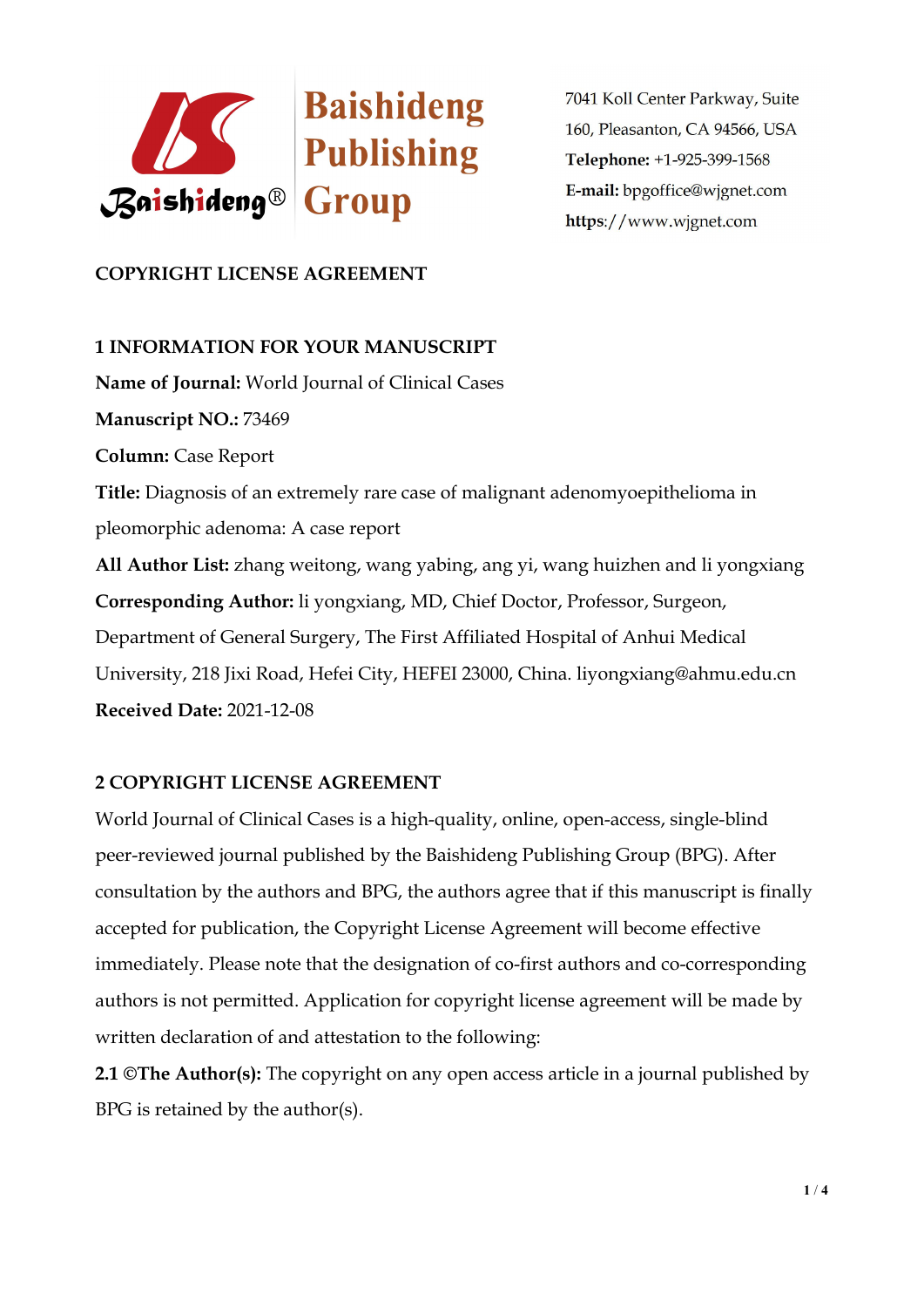

**2.2 Author(s) grant BPG permission to publish the article:** Author(s) grant BPG license to publish the article and identify itself as the original publisher.

**2.3 Author(s) grant copyright permission:** This article is an open-access article that was selected by an in-house editor and fully peer-reviewed by external reviewers. It is distributed in accordance with the Creative Commons Attribution NonCommercial (CC BY-NC 4.0) license, which permits others to distribute, remix, adapt, build upon this work non-commercially, and license their derivative works on different terms, provided the original work is properly cited and the use is non-commercial. See:

http://creativecommons.org/licenses/by-nc/4.0/

**2.4 Simultaneous submission statement:** Author(s) certify that the manuscript is not simultaneously being considered by other journals nor is already published elsewhere.

**2.5 Academic misconduct statement:** Author(s) certify that the manuscript has no redundancy, plagiarism, data fabrication, or falsification.

**2.6 Conflict of interest statement:** Author(s) certify that there is no conflict of interest related to the manuscript. If any potential conflict-of-interest exists, author(s) certify that it is fully disclosed.

**2.7 Ethics statement:** Author(s) certify that all experiments involving animals and human subjects were designed and performed in compliance with the relevant laws regarding humane care and use of subjects.

**2.8 Referenced figures and tables authorization statement:** Author(s) certify that the manuscript's content is original, with all information from other sources appropriately referenced, and that specific permission has been granted in writing by any existing copyright holders prior to publication and is clearly cited and available.

**2.9 Author(s) grant BPG permission to use the published articles exclusively:** Author(s) grant exclusive copyright ownership to BPG for all formats of the manuscript, including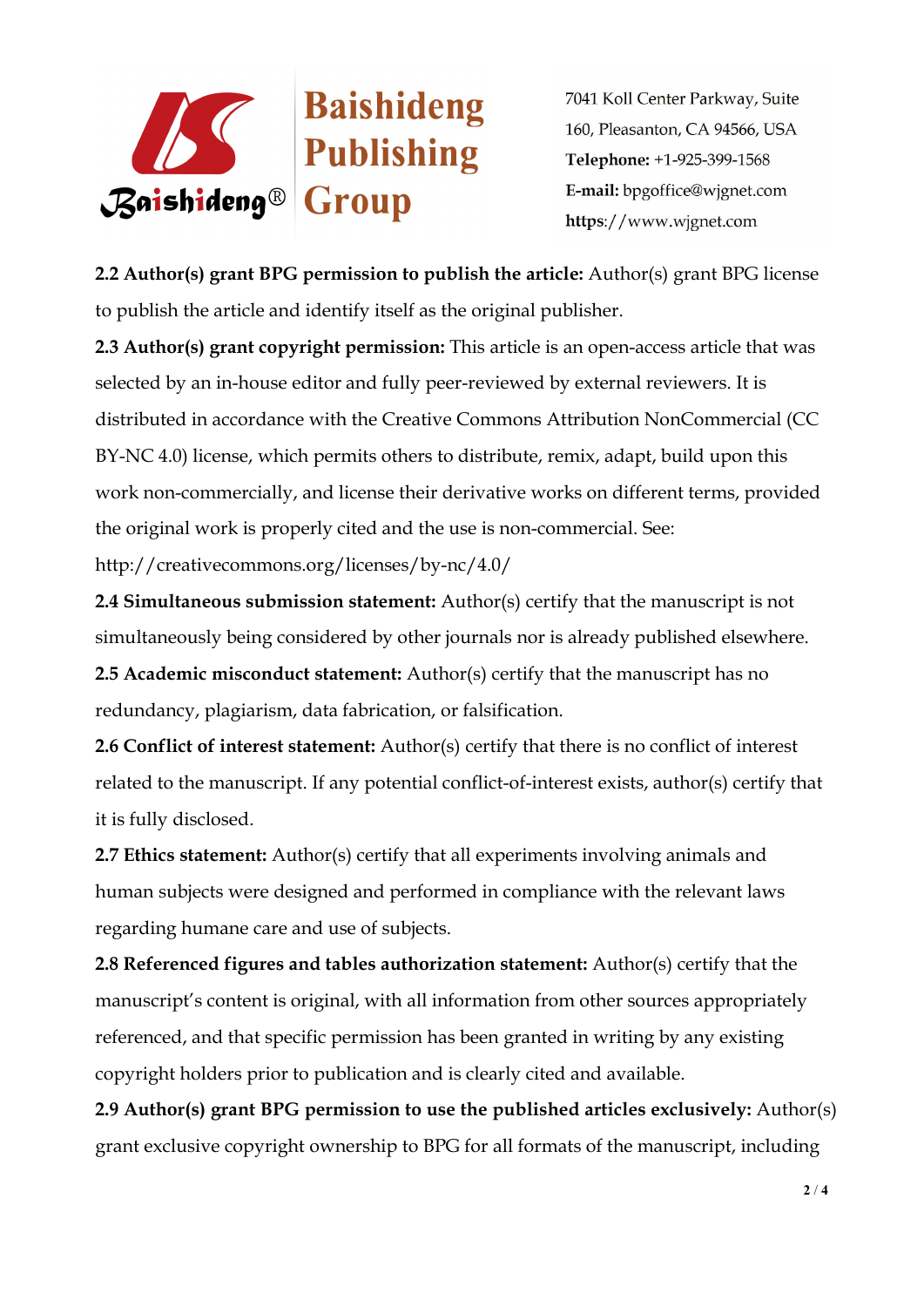

print and electronic formats, English and non-English language formats, and subsequent editions such as Erratum, in addition to all rights for (1) granting permission to republish or reprint the materials in whole or in part, with or without a fee,  $(2)$  printing copies for free distribution or for sale, and (3) republishing the materials in a compendium or in any other format.

## **2.10 Author(s) grant BPG permission to publish manuscript-related documents:**

Author(s) grant permission to BPG to publish manuscript-related documents (e.g., peer review report, answers to reviewers, CrossCheck report, signed copyright license agreement, etc.) at the same time that the manuscript is published online.

**2.11 Author(s) declare that the language of the manuscript is correct and freeof language errors:** Author(s) certify that the manuscript contains no errors in grammar, syntax, spelling, punctuation, or logic.

**2.12 Author(s) declare that the figure(s) and table(s) are quoted correctly:** Author(s) certify that all figures and tables have been correctly placed and clearly identified, and meet the journal's standards of high-resolution quality.

**2.13 Author(s) declare that the references are cited correctly:** Author(s) certify that the references are numbered according to their order of appearance in the main text of the manuscript.

## **3 PUBLISHING FEE STATEMENT**

'Manuscript source' includes invited manuscripts and unsolicited manuscripts. The article processing charge (APC) is waived for invited manuscripts. The APC must be paid for any unsolicited manuscript. The APC is payable to BPG by the author(s) or research sponsor(s). All BPG publications' APC standards can be found at: https://www.wjgnet.com/bpg/gerinfo/242